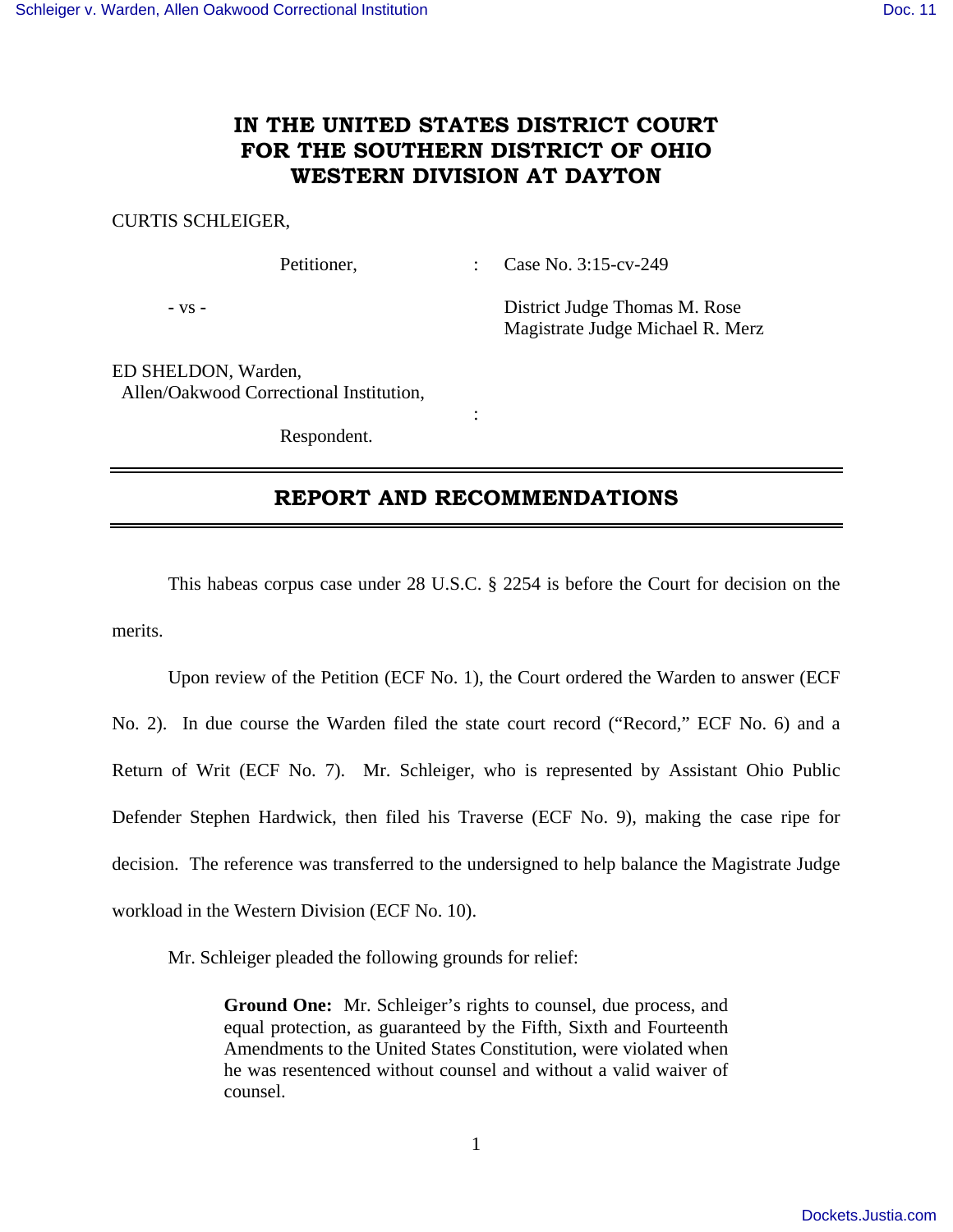**Supporting Facts:** Petitioner Curtis Schleiger was resentenced because the trial court had not properly imposed post release control. He was denied counsel without a valid waiver of counsel pursuant to *Faretta v. California*, 422 U.S. 706, 95 S. Ct. 2525. 45 L. Ed. 2d 562 (1975).

**Ground Two:** Mr. Schleiger's rights to appellate counsel, due process, and equal protection, as guaranteed by the Fifth, Sixth and Fourteenth Amendments to the United States Constitution, were violated when the state court of appeals permitted his appointed counsel to withdraw and failed to appoint new counsel even though his appeal contained at least one non-frivolous issue.

**Supporting Facts:** Petitioner Curtis Schleiger was convicted by a jury of felonious assault and carrying a concealed weapon. He was sentenced to nine years and six months in prison. His appointed appellate counsel filed a motion to withdraw pursuant to *Anders v. California*, 386 U.S. 738, 87 S. Ct. 1396, 18 L. Ed. 2d 493. Mr. Schleiger filed a pro se brief raising other issues. The court of appeals found a non-frivolous issue, an error in the imposition of postrelease control. But instead of appointing new counsel for a full review of the record, the court of appeals summarily reversed the trial court's decision and remanded for resentencing.

(Petition, ECF No. 1, PageID 3-4.)

### **Procedural History**

 Curtis Schleiger was indicted in May 2009 on assault and weapons charges arising out of a bar fight on April 22, 2009, in which Schleiger stabbed Mathew Dillman. A jury found him guilty of felonious assault and carrying a concealed weapon. The trial judge sentenced him to eight years on the assault charge and a consecutive eighteen months on the weapons charge.

 His appointed counsel on appeal filed an *Anders* brief. Schleiger himself filed a pro se brief which raised no claim relating to post-release control. On its own review of the record, the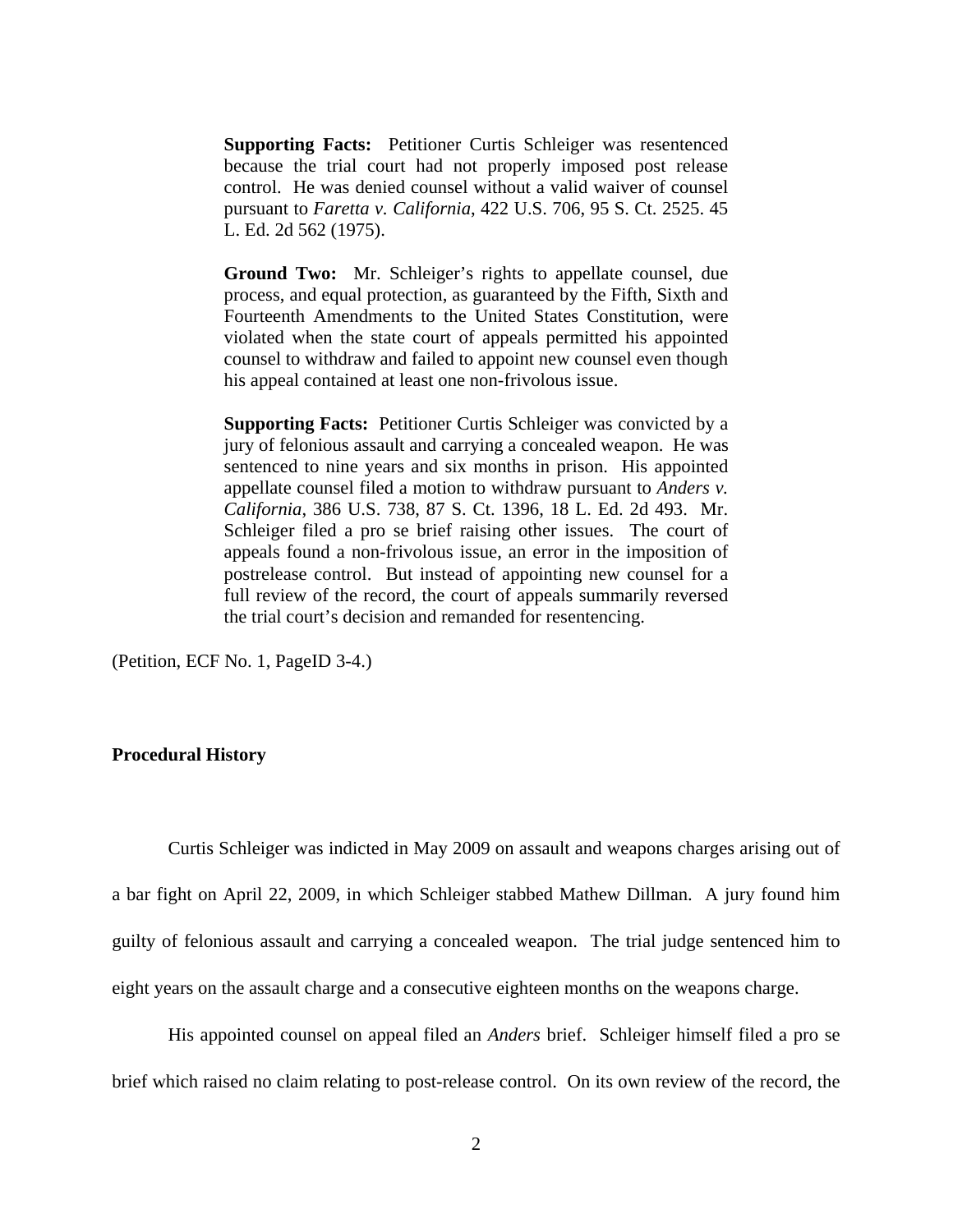Twelfth District Court of Appeals found no error prejudicial to Schleiger's rights except that the trial court had imposed a five-year term of post-release control when the mandatory term was three years. It also found the trial judge had failed to explain the consequences of violating postrelease control. *State v. Schleiger*, 2010-Ohio-4080, 2010 Ohio App. LEXIS 3454 (12<sup>th</sup> Dist. Aug. 30, 2010). The court reversed and remanded with instructions to correct the imposition of post-release control. Habeas counsel then entered the case and appealed to the Ohio Supreme Court, which declined to accept jurisdiction.

 On November 24, 2010, Schleiger moved to reopen his direct appeal pursuant to Ohio R. App. P. 26(B) on a claim of ineffective assistance of appellate counsel. The Twelfth District declined relief because it found the Application complained of the remedy provided for the trial court's error, rather than asserting ineffective assistance of appellate counsel arising from the filing of an *Anders* brief. The Ohio Supreme Court again declined jurisdiction. Schleiger petitioned the United States Supreme Court to grant certiorari, but the writ was denied.

 The trial court recovered jurisdiction with denial of the 26(B) application. It proceeded on October 20, 2011, to correct the imposition of post-release control to three years with an advice of consequences of violating. Schleiger again appealed. Over his objection, the Twelfth District limited the scope of the appeal to the resentencing and held he did not have a right to counsel at the resentencing hearing because the proceeding was "purely ministerial and a defendant does not face a substantial risk of prejudice without counsel." *State v. Schleiger*, 2013- Ohio-1110, \*P16, 987 N.E. 2d 754, 758 (12<sup>th</sup> Dist. 2013).

 On Schleiger's motion, the Twelfth District recognized a conflict between its decision and that of another Ohio court of appeals and certified the conflict to the Ohio Supreme Court.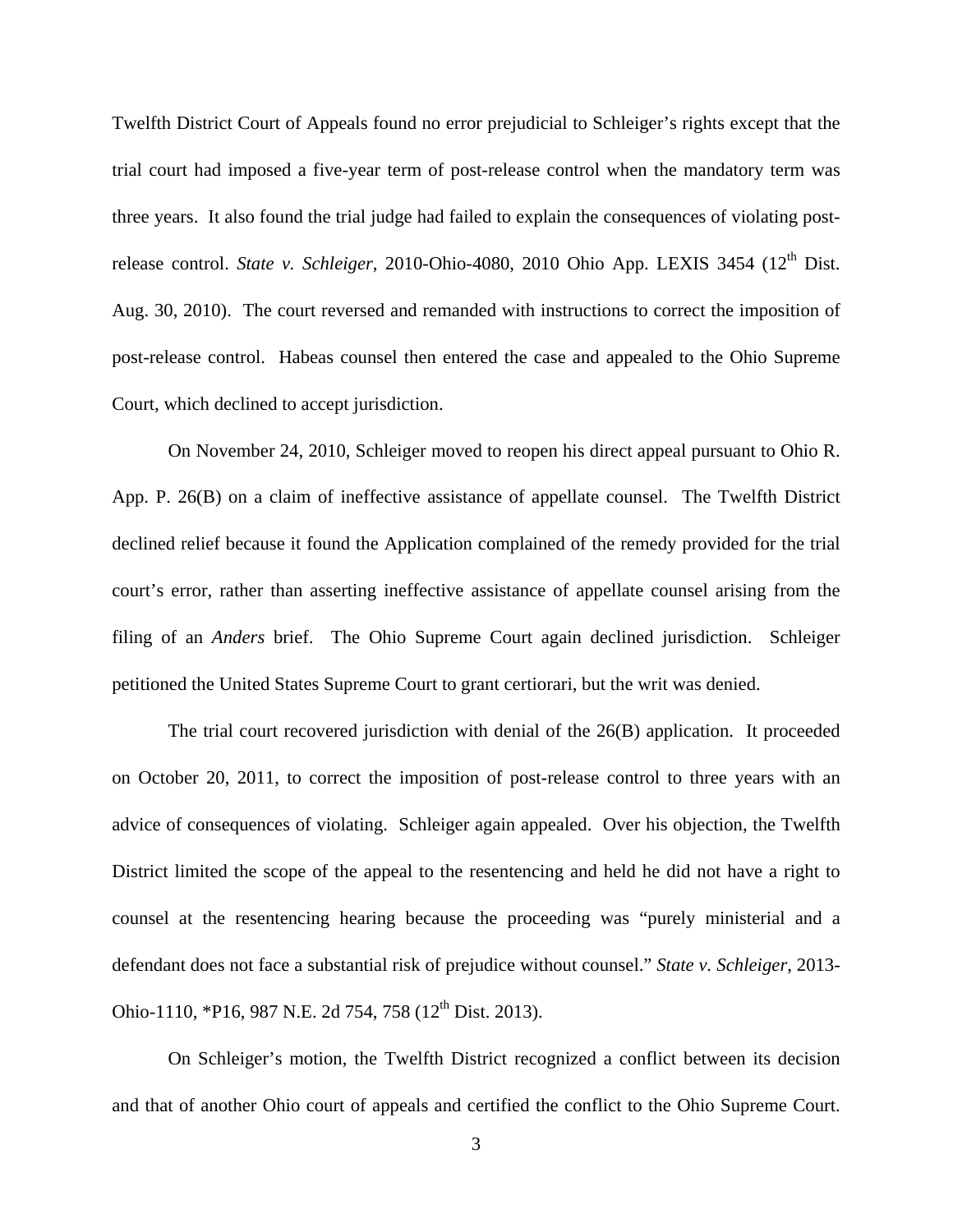That court also accepted Schleiger's delayed appeal on the question whether there was a right to counsel at a hearing to reimpose post-release control. The Ohio Supreme Court held there was a right to counsel at such a hearing, but that Schleiger had validly waived that right. *State v. Schleiger*, 141 Ohio St. 3d 67 (2014). Schleiger again sought review by certiorari in the United States Supreme Court, but that court declined to hear the case. Mr. Schleiger then filed his instant Petition in this Court.

# **Analysis**

 In his Traverse, Mr. Schleiger has withdrawn his First Ground for Relief (ECF No. 9, PageID 1422).

### **Ground Two: Denial of Right to Appellate Counsel**

 In his Second Ground for Relief, Mr. Schleiger claims his constitutional rights were violated when the Twelfth District allowed his appointed counsel to withdraw and failed to appoint new counsel after finding his appeal contained "at least one nonfrivolous issue."

 The Warden does not assert any procedural defense to this claim, inferentially conceding it is preserved for merit review in habeas corpus. When a state court decides on the merits a federal constitutional claim later presented to a federal habeas court, the federal court must defer to the state court decision unless that decision is contrary to or an objectively unreasonable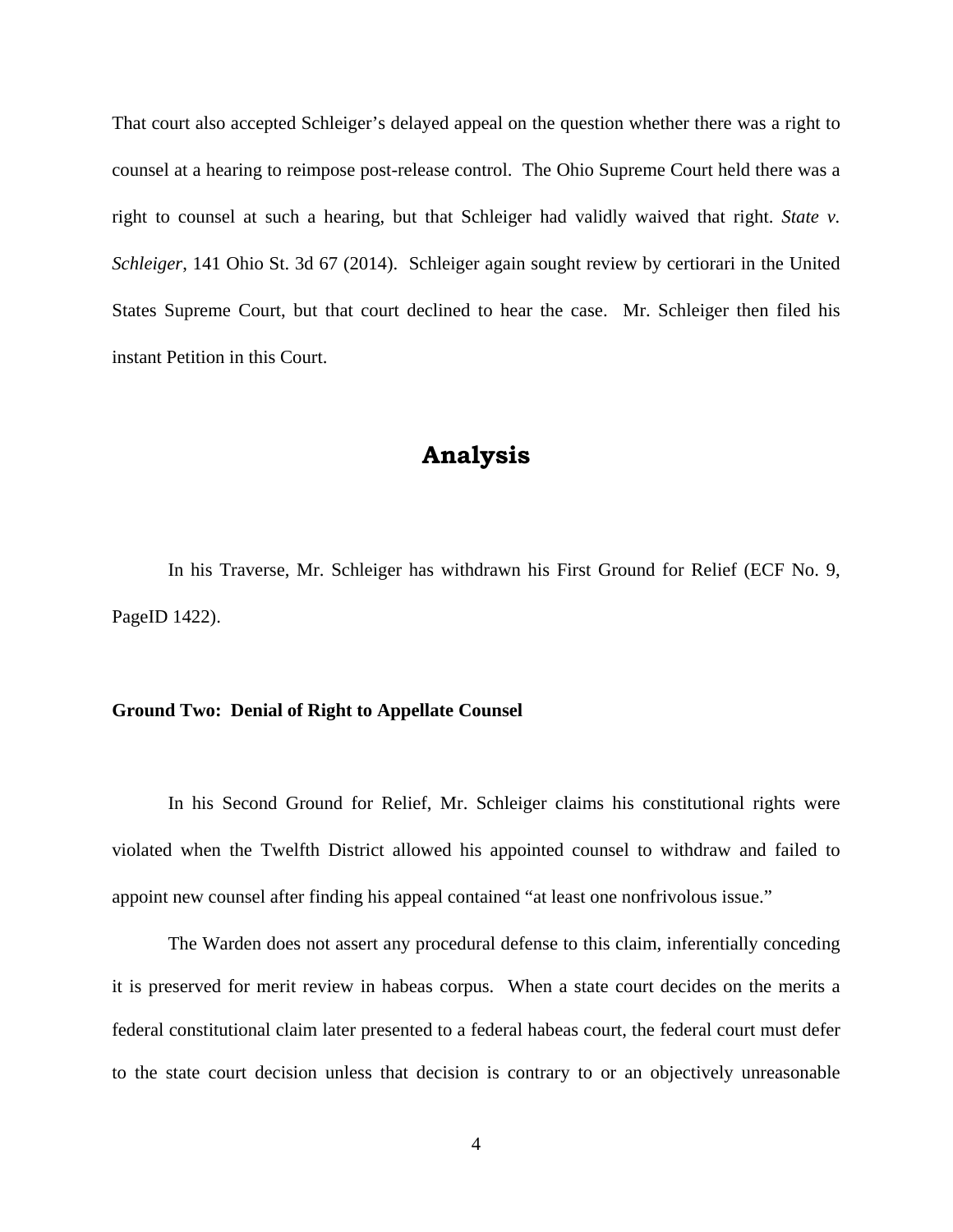application of clearly established precedent of the United States Supreme Court. 28 U.S.C. '

2254(d)(1); *Harrington v. Richter*, 562 U.S. 86, 131 S. Ct. 770, 785 (2011); *Brown v. Payton*,

544 U.S. 133, 140 (2005); *Bell v. Cone*, 535 U.S. 685, 693-94 (2002); *Williams (Terry) v. Taylor*,

529 U.S. 362, 379 (2000).

The text of the relevant portion of the Twelfth District's decision is as follows:

**[\*P2]** Counsel for defendant-appellant, Curtis D. Schleiger, has filed a brief with this court pursuant to *Anders v. California* (1967), 386 U.S. 738, 87 S.Ct. 1396, 18 L. Ed. 2d 493, which (1) indicates that a careful review of the record from the proceedings below fails to disclose any errors by the trial court prejudicial to the rights of appellant upon which an assignment of error may be predicated; (2) lists three potential errors "that might arguably support the appeal," *Anders* at 744, 87 S.Ct. at 1400; (3) requests that this court review the record independently to determine whether the proceedings are free from prejudicial error and without infringement of appellant's constitutional rights; (4) requests permission to withdraw as counsel for appellant on the basis that the appeal is wholly frivolous; and (5) certifies that a copy of both the brief and motion to withdraw have been served upon appellant.

**[\*P3]** Appellant has filed a pro se brief raising assignments of error pertaining to dismissal of the indictment, denial of a continuance, failure to find a lesser included offense, ineffective assistance of counsel, prejudicial use of a prior offense, intoxication of the victim and new witnesses and statements regarding the incident. We have accordingly examined the record and find no error prejudicial to appellant's rights in the proceedings in the trial court except as set forth below.

**[\*P4]** Appellant was sentenced on September 17, 2009 for one count of felonious assault, a second-degree felony. As such, appellant was subject to a mandatory three-year period of postrelease control. See R.C. 2967.28. At the sentencing hearing, the trial court informed appellant that "there will be a mandatory period of postrelease control after his release from the penitentiary of five years." The sentencing entry states that appellant is subject to mandatory postrelease control, "up to a maximum of five years." However, a second degree felony requires a mandatory term of three years postrelease control. R.C. 2967.28. Moreover, the court stated at the hearing that there were consequences for violating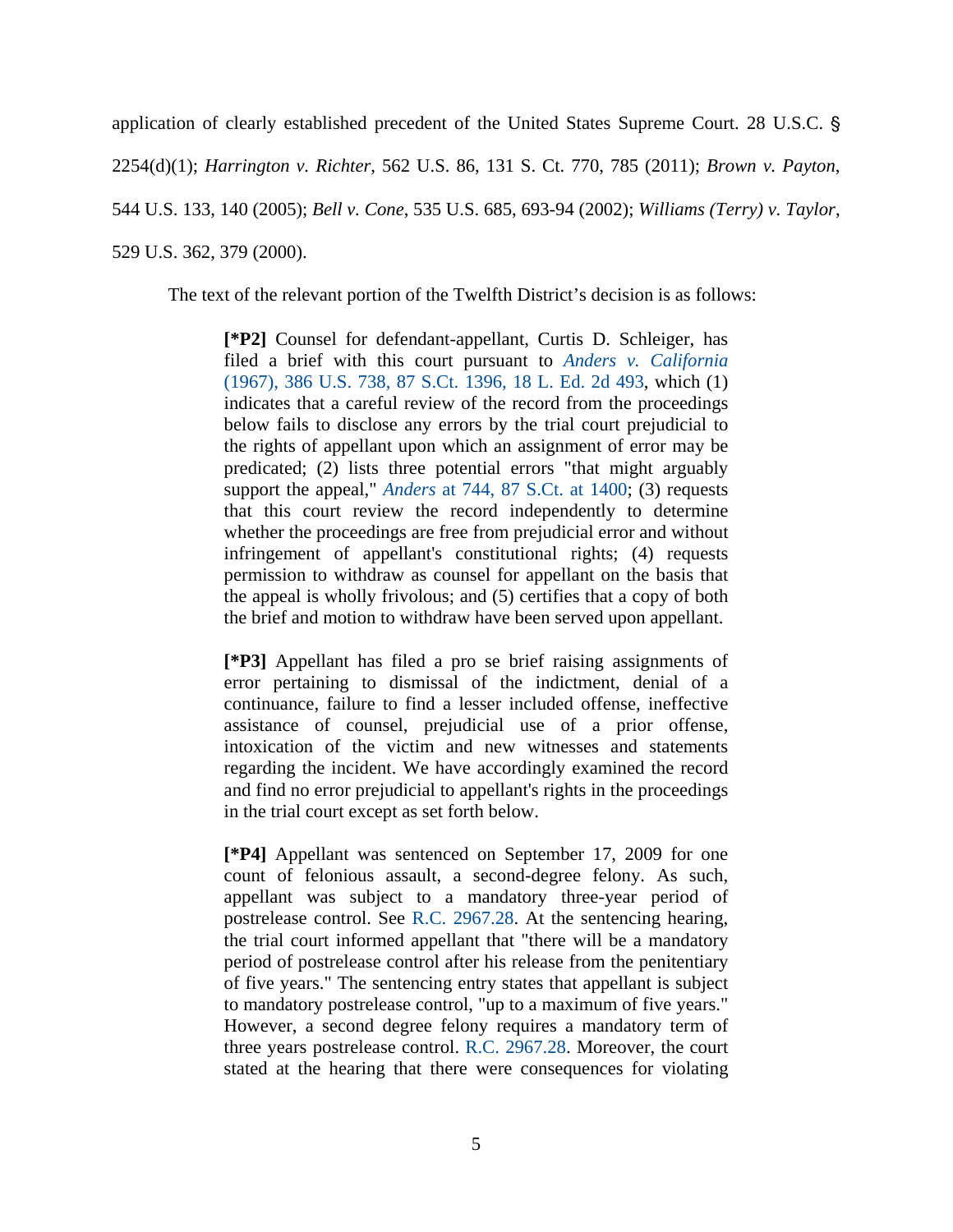postrelease control, but did not explain those consequences to appellant. See R.C. 2929.19(B)(3)(e).

**[\*P5]** Accordingly, postrelease control was not properly imposed in this case. The Ohio Supreme Court has held that in cases where a defendant is sentenced after July 11, 2006, R.C. 2929.191 provides a mechanism for a trial court to correct the improper imposition of postrelease control. *State v. Singleton*, 124 Ohio St.3d 173, 2009 Ohio 6434, 920 N.E.2d 958.

**[\*P6]** Therefore, it is the order of this court that the motion of counsel for appellant requesting to withdraw as counsel is granted. This cause is reversed and the matter remanded with instructions to the trial court to correct the improper imposition of postrelease control pursuant to the procedures outlined in R.C. 2929.191.

*State v. Schleiger*, 2010-Ohio-4080 (12<sup>th</sup> Dist. Aug. 30, 2010).

Schleiger contends that the decision of the Twelfth District is contrary to or an objectively unreasonable application of *Penson v. Ohio*, 488 U.S. 75 (1988).

 In the Return of Writ, the Attorney General lays out correctly the basic law regarding indigent appeals. There is no federal constitutional right to appeal a criminal judgment. *McKane v. Durston*, 153 U.S. 684 (1894), cited as still good law in *Lopez v. Wilson*, 426 F.3d 339, 355  $(6<sup>th</sup> Cir. 2005)$ ; *Halbert v. Michigan*, 545 U.S. 605 (2005). "Due process does not require a State to provide appellate process at all." *Goeke v. Branch*, 514 U.S. 115, 120 (1995). Of course when it does provide a right to appeal, the State cannot discriminate against the poor by failing to provide the necessary transcript. *Griffin v. Illinois*, 351 U.S. 12 (1956). Counsel must be appointed on appeal of right for indigent criminal defendants. *Douglas v. California*, 372 U.S. 353 (1963).

 When counsel is appointed for appeal but concludes there are no nonfrivolous issues for appeal, he or she may file a so-called *Anders* brief, following the process described in *Anders v. California*, 386 U.S. 738 (1967). Although the *Anders* process is not constitutionally mandated,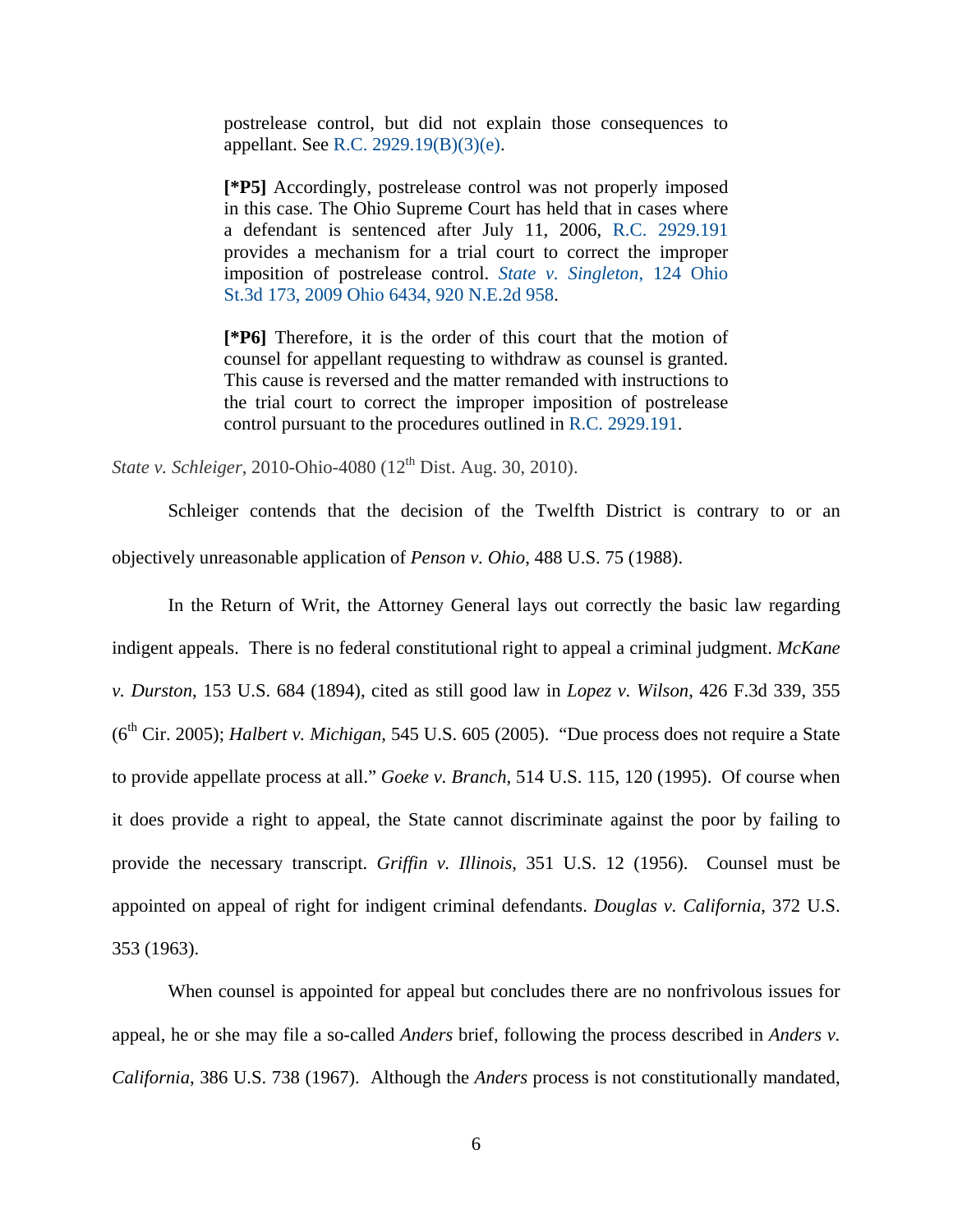(*Smith v. Robbins*, 528 U.S. 259 (2000)(approving California alternative)), Schleiger asserts and the Warden agrees that Ohio courts have adopted the *Anders* process.

 In this case the Twelfth District followed that process. It concluded that neither appointed appellate counsel nor Mr. Schleiger in his pro se brief had raised any non-frivolous issue. It *sua sponte* found an error on its own review, to wit, improper imposition of post-release control as noted above. It allowed appointed counsel Roger Hurley to withdraw and reversed the judgment and remanded "to correct the imposition of postrelease control pursuant to the procedures outlined in R.C. [Ohio Revised Code §] 2929.191." It is at this point that Schleiger argues the Twelfth District acted contrary to *Penson* by not appointing a new appellate attorney.

*Penson* arose out of the Second Ohio Appellate District as opposed to the Twelfth, its neighbor to the west and south. Penson was convicted of felonious assault in the Montgomery County Court of Common Pleas. He was appointed new counsel for appeal, but that attorney certified to the Second District that he could find no reversible error. Justice Stevens' majority opinion describes what happened next:

> **[\*79]** In due course, and without the assistance of any advocacy for petitioner, the Court of Appeals made its own examination of the record to determine whether petitioner received "a fair trial and whether any grave or prejudicial errors occurred therein." *Id.*, at 40. As an initial matter, the court noted that counsel's certification that the appeal was meritless was "highly questionable." *Ibid.* In reviewing the record and the briefs filed by counsel on behalf of petitioner's codefendants, the court found "several arguable claims." *Id.*, at 41. Indeed, the court concluded that plain error had been committed in the jury instructions concerning one count. [FN1 Petitioner was charged in counts 5 and 6 of the indictment with felonious assault. App. 6-7; see Ohio Rev. Code Ann. §  $2903.11(A)(2)$  (1987). In examining the record, the Court of Appeals discovered that the trial court neglected to instruct the jury concerning an element of this crime. Applying the State's plainerror doctrine, which requires a showing of substantial prejudice, the Court of Appeals reversed petitioner's conviction under count 6 of the indictment, but let stand his conviction under count 5. App.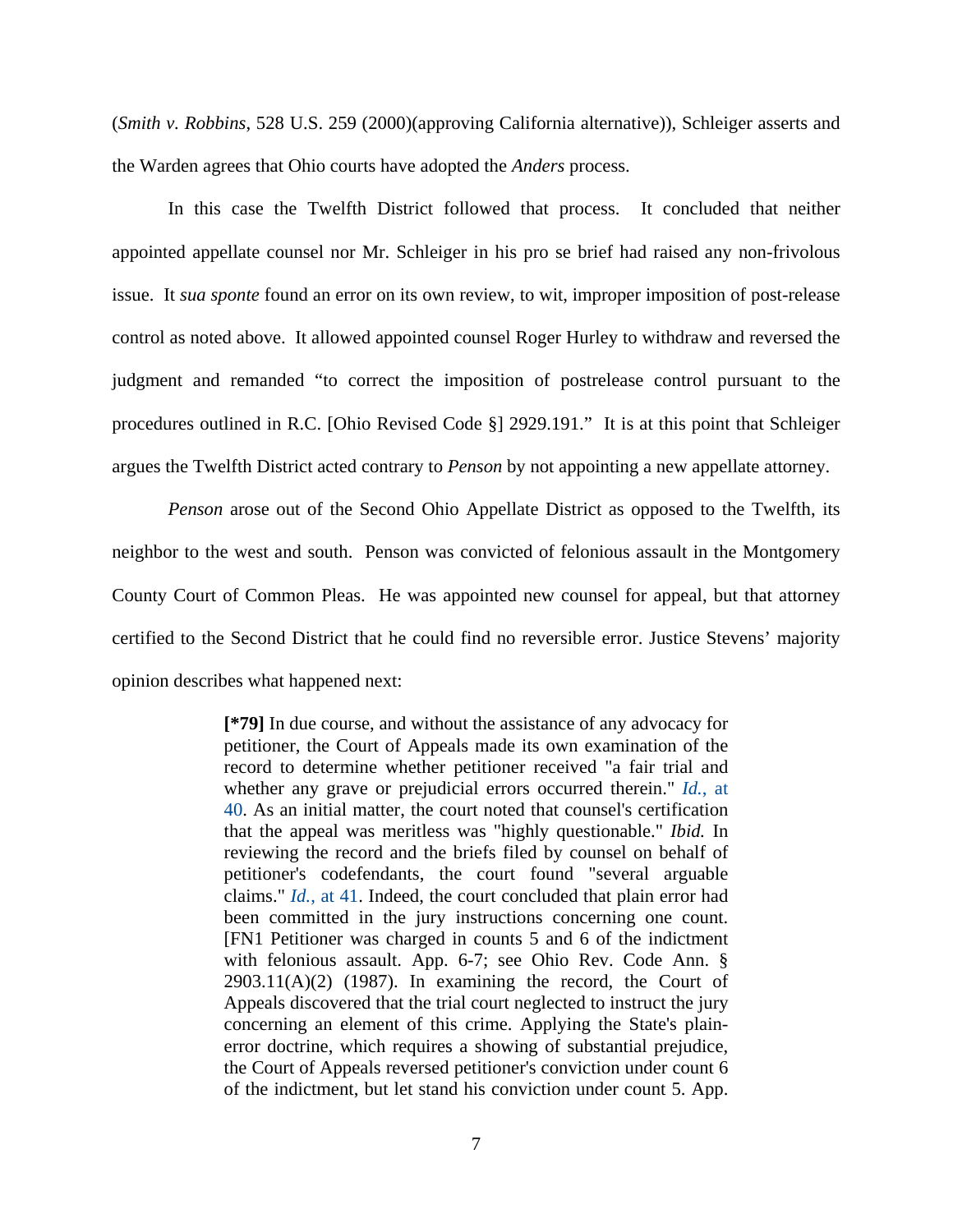41-43.] The court therefore reversed petitioner's conviction and sentence on that count but affirmed the convictions and sentences on the remaining counts. It concluded that petitioner "suffered no prejudice" as a result of "counsel's failure to give a more conscientious examination of the record" because the court had thoroughly examined the record and had received the benefit of arguments advanced by counsel for petitioner's two codefendants. *Ibid.* Petitioner appealed the judgment of the Court of Appeals to the Ohio Supreme Court, which dismissed the appeal. *Id.*, at 45. We granted certiorari, 484 U.S. 1059 (1988), and now reverse.

1

488 U.S. at 79. The Supreme Court found that the Second District had not complied with *Anders*, particularly in "fail[ing] to appoint new counsel after finding the record supported several arguably meritorious grounds for reversal of petitioner's conviction and modification of his sentence." *Id.* at 81.

In *Penson* the Second District had also found the petitioner suffered no prejudice from

the failure to appoint new counsel. The Supreme Court disagreed:

The State nonetheless maintains that even if the Court of Appeals erred in granting the motion to withdraw and in failing to appoint new counsel, the court's conclusion that petitioner suffered "no prejudice" indicates both that petitioner has failed to show prejudice under *Strickland* v. *Washington*, 466 U.S. 668 (1984), and also that any error was harmless under *Chapman* v. *California*, 386 U.S. 18 (1967). In either event, in the State's view, the Court of Appeals' affirmance of petitioner's conviction should stand. We disagree.

The primary difficulty with the State's argument is that it proves too much. No one disputes that the Ohio Court of Appeals concluded that the record below supported a number of arguable claims. Thus, in finding that petitioner suffered no prejudice, the court was simply asserting that, based on its review of the case, it was ultimately unconvinced that petitioner's conviction -- with the exception of one count -- should be reversed. Finding harmless error or a lack of *Strickland* prejudice in cases such as this, however, would leave indigent criminal appellants without any of the protections afforded by *Anders*. Under the State's theory, if on reviewing the bare appellate record a court would ultimately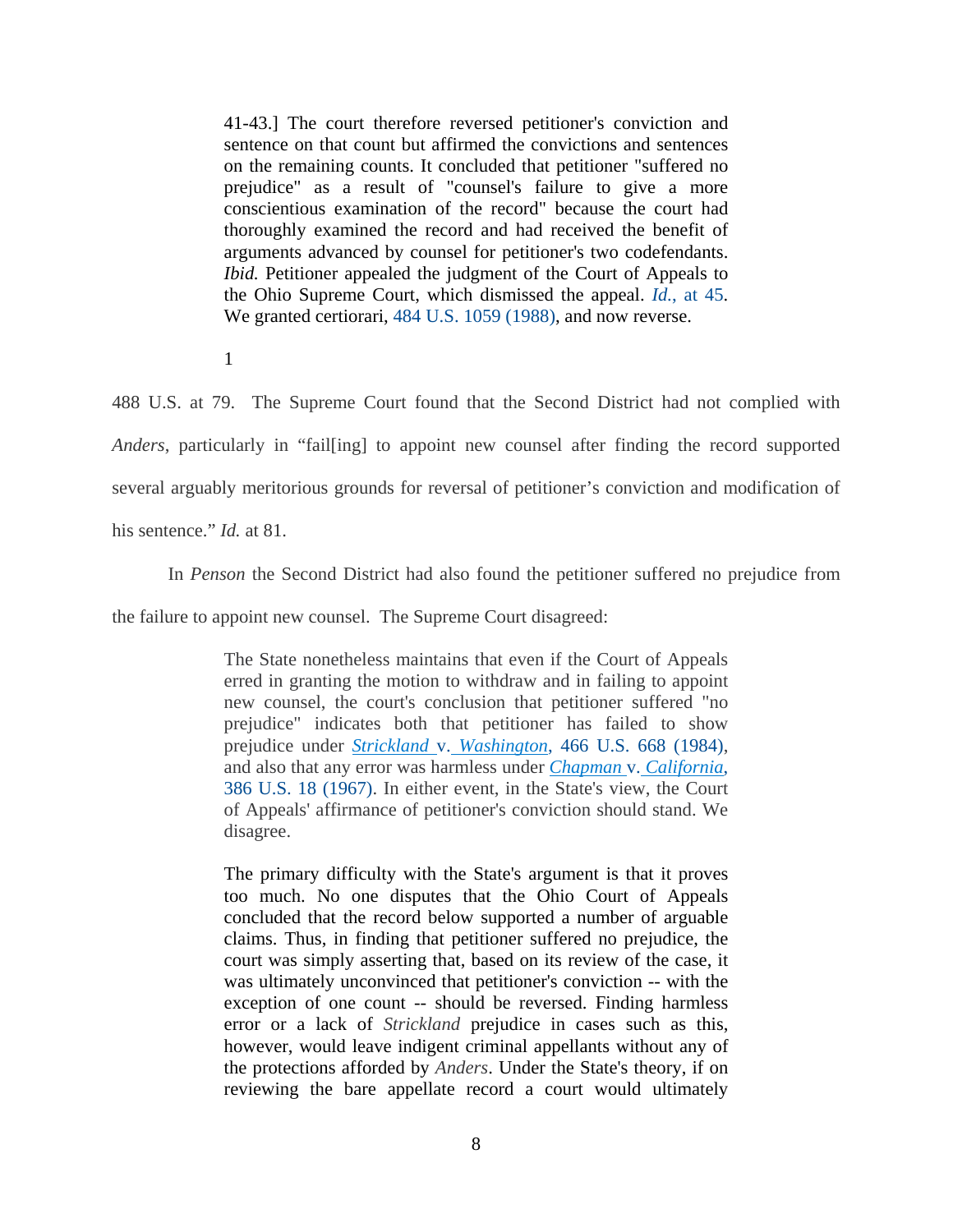conclude that the conviction should not be reversed, then the indigent criminal appellant suffers no prejudice by being denied his right to counsel. Similarly, however, if on reviewing the record the court would find a basis for reversal, then the criminal defendant also suffers no prejudice. In either event, the criminal appellant is not harmed and thus has no basis for complaint. Thus, adopting the State's view would render meaningless the protections afforded by *Douglas* and *Anders*.

### *Penson* at 85-86.

<u>.</u>

 The Warden distinguishes this case from *Penson* by pointing out, correctly, that (1) the appellate attorney in *Penson* had not filed a proper *Anders* brief, (2) the motion to withdraw had been granted before the appellate court conducted its own independent review of the record, and (3) the Second District had found "several arguable claims" in *Penson*. In this case, the *Anders* brief complied with *Anders*, the motion to withdraw was not granted until after the independent review, and the Twelfth District found no arguable issues, although it *sua sponte* found plain error with respect to the imposition of post-release control.

 The distinctions are not persuasive because the command in *Penson* is unequivocal. The State essentially argues that a new attorney would have had no advocatory role to play because the Twelfth District had already granted all the possible relief which an attorney could have obtained. To the contrary, Petitioner's counsel recites a number of nonfrivolous arguments which a new attorney could have made about the remedy for improper imposition of post-release control (Traverse, ECF No. 9, PageID  $1424-26$ ).<sup>1</sup> Given the much-controverted state of the law in Ohio concerning remedies for improper imposition of post-release control, it is inappropriate for this Court to speculate how the Twelfth District would have evaluated those arguments. But under *Penson* Mr. Schleiger is entitled to have the assistance of an attorney in making those arguments.

 $1$ <sup>1</sup> The Court notes that the State has not made a harmless error argument here.